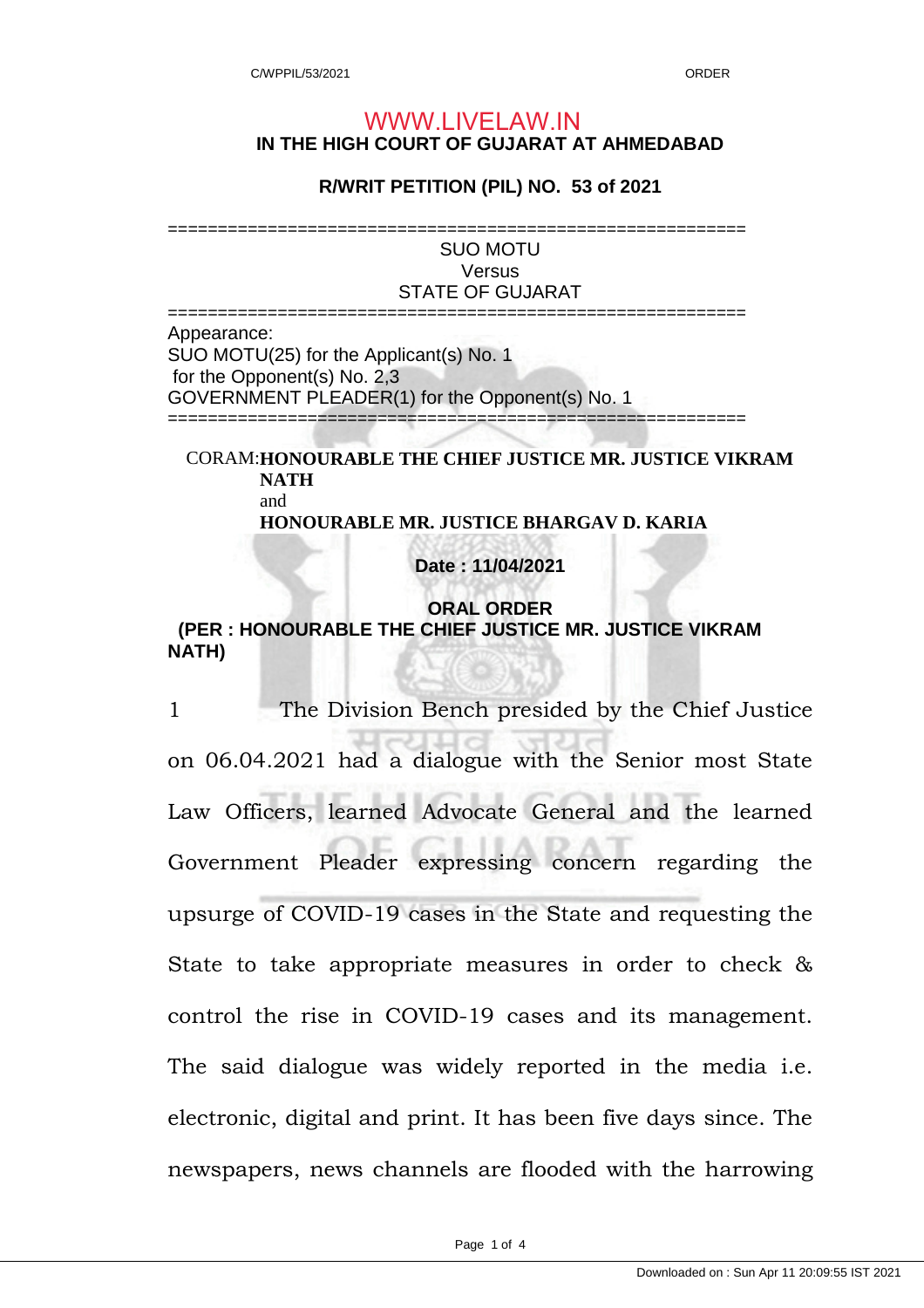tales, unfortunate and unimaginable difficulties, unmanageable conditions of the infrastructure, the shortfall and the deficit of not only testing, availability of beds, ICU, but also supply of Oxygen and the basic medicines like Ramdesivir, etc. WWW.LIVELAW.IN

2 Had it been stray news here and there, I could have ignored it but the volume of report in the leading newspapers having nation wide circulation cannot be ignored. It is the time that the Court must intervene. A list of the articles along with xerox copies published in the past three days is a part of this order as **ANNEXURE-A**. Indian Express and Times of India reports have been attached considering my language barrier. IJRT

 The aforementioned articles are just a few depicting the picture and a bare perusal of the same would indicate that the State is heading towards a health emergency of sorts.

*FGUIARAT* 

3 Accordingly, I direct the Registry to register this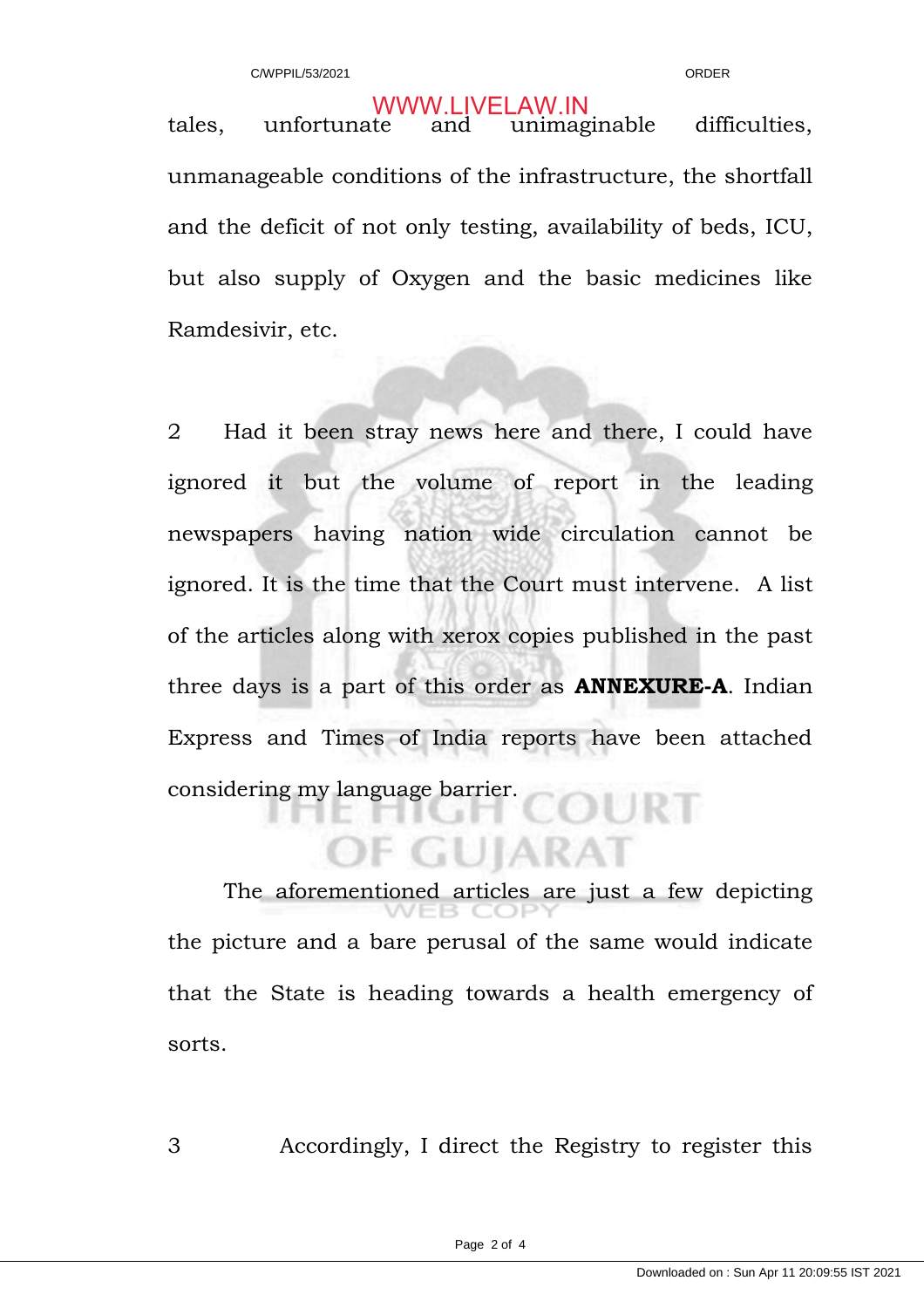## WWW.LIVELAW.IN

as a suo moto fresh Public Interest Litigation titled "In Re : Uncontrolled Upsurge and Serious Management Issues in COVID Control" by impleading (1) The State of Gujarat through its Chief Secretary, Gandhinagar, (2) Principal Secretary, Department of Medical, Health and Family Welfare, Government of Gujarat, Gandhinagar, (3) Union of India through the Secretary, Department of Home, Government of India, New Delhi, and (4) Secretary, Department of Health, Government of India, New Delhi. For the present, copy of this order along with xerox copies of the news reports be served today in the office of the learned Advocate General, learned Government Pleader and learned Additional Solicitor General by email and they may also be informed telephonically.

**HER ORDER** 

 Let a Bench comprising of Chief Justice and Justice Bhargav D. Karia be constituted at C.J. Residence, tomorrow i.e. on 12.04.2021 at 11.00 a.m. Link may be generated and forwarded to the learned Advocate General,